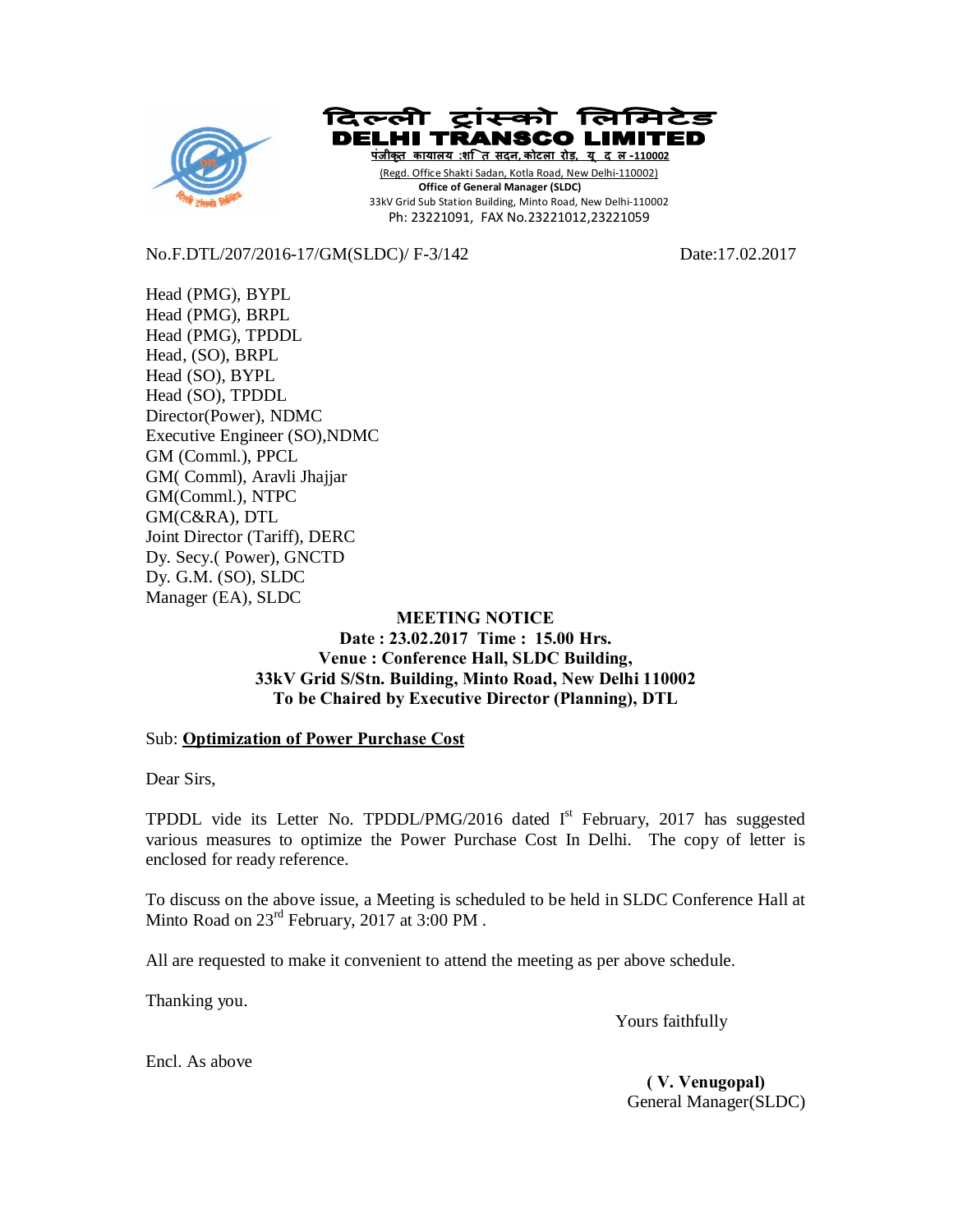Copy for favour of kind information to:

- 1. Secretary(Power), GNCTD
- 2. Chairperson, NDMC
- 3. Secretary, DERC
- 4. MD, DTL
- 5. Director(O), DTL
- 6. ED(Planning), DTL
- 7. CEO, BRPL
- 8. CEO, BYPL
- 9. CEO, TPDDL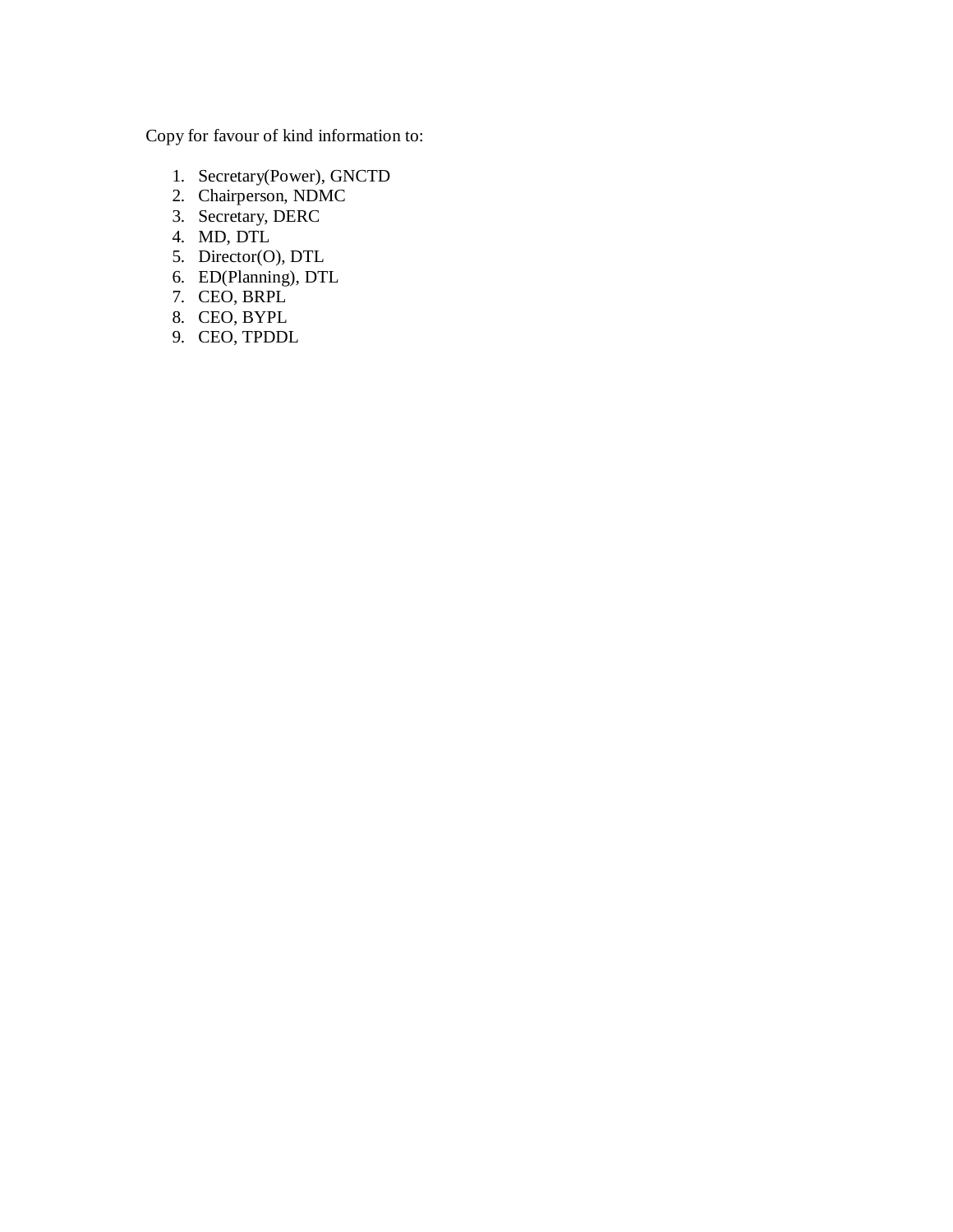## **TPDDL/PMG/GoNCTD/01022017 1st February'2017**

**Smt. Varsha Joshi, IAS Secretary (Power)** Dept. of Power, Govt. of NCT Delhi, 8<sup>th</sup> Floor, B-Wing, Delhi Secretariat, IP Estate, New Delhi -110002

#### **Subject: Measures to optimize the Power Purchase Cost in Delhi**

Respected Madam,

This has reference to the above cited subject and TPDDL's continuous commitment towards providing reliable and sustainable power to our consumers in the most economical manner. In our endeavor to continue the same, we seek your support & intervention on certain critical issues that have been listed below:-

## **1) Reallocation of existing share from Aravali, Dadri Stage 1 and Dadri Stage 2 amongst the Delhi Discoms namely BRPL, TPDDL and BYPL**

The GONCTD in the past through Ministry of Power has been able to get power from the above NTPC stations reallocated to Southern States and Bihar. However currently there are no takers of this power (being costly), and the original allocated share to Delhi Discoms is back since the past 2 years.

The present allocation to Delhi Discoms along with cost of power from NTPC's Aravali, Dadri - 1 & Dadri – 2 is summarized in table below:

| S.No           | <b>Station</b> | Plant<br>Capacity<br>(MW) | <b>Allocation</b><br><b>TPDDL</b><br>(MW) | <b>Allocation</b><br><b>BRPL</b><br>(MW) | <b>Allocation</b><br><b>BYPL</b><br>(MW) | <b>Normative</b><br><b>Fixed Cost</b><br>(Rs./Unit) | <b>Variable</b><br>Cost<br>(Rs./Unit) | <b>Total Cost</b><br>(Rs./Unit) |
|----------------|----------------|---------------------------|-------------------------------------------|------------------------------------------|------------------------------------------|-----------------------------------------------------|---------------------------------------|---------------------------------|
|                | Dadri-         |                           |                                           |                                          |                                          |                                                     |                                       |                                 |
| 1              | 1              | 840                       | 192                                       | 368                                      | 71                                       | 0.87                                                | 3.23                                  | 4.10                            |
| $\overline{2}$ | Dadri 2        | 980                       | 225                                       | 321                                      | 186                                      | 1.57                                                | 3.03                                  | 4.60                            |
| 3              | Aravali        | 1500                      | 212                                       | 401                                      | 79                                       | 1.71                                                | 3.12                                  | 4.83                            |
|                | Total          |                           | 629                                       | 1090                                     | 337                                      |                                                     |                                       |                                 |

**Table. A**

Numerous issues are arising in scheduling of power based on the existing allocation as per Discom specific requirement, resulting in unnecessary increase in power purchase cost of Discoms. Forced scheduling of power has become a major issue as no Discom has majority/total control in any of the units of costly plants such as Dadri 1, Dadri 2 & Aravali Jhajjar. Also all the Discoms have substantial share in these stations with some Discoms requiring full share while the other requiring nil from the same plant at the same time. Some of the resultant drawbacks of the above allocation are as given below:-

a) Forced scheduling of power results in increase in power purchase cost for the Discoms/ end consumers, due to sale of excess scheduled power at a lower rate in short term markets when the power is requested by the other Discoms and forcefully scheduled to non-consenting Discoms.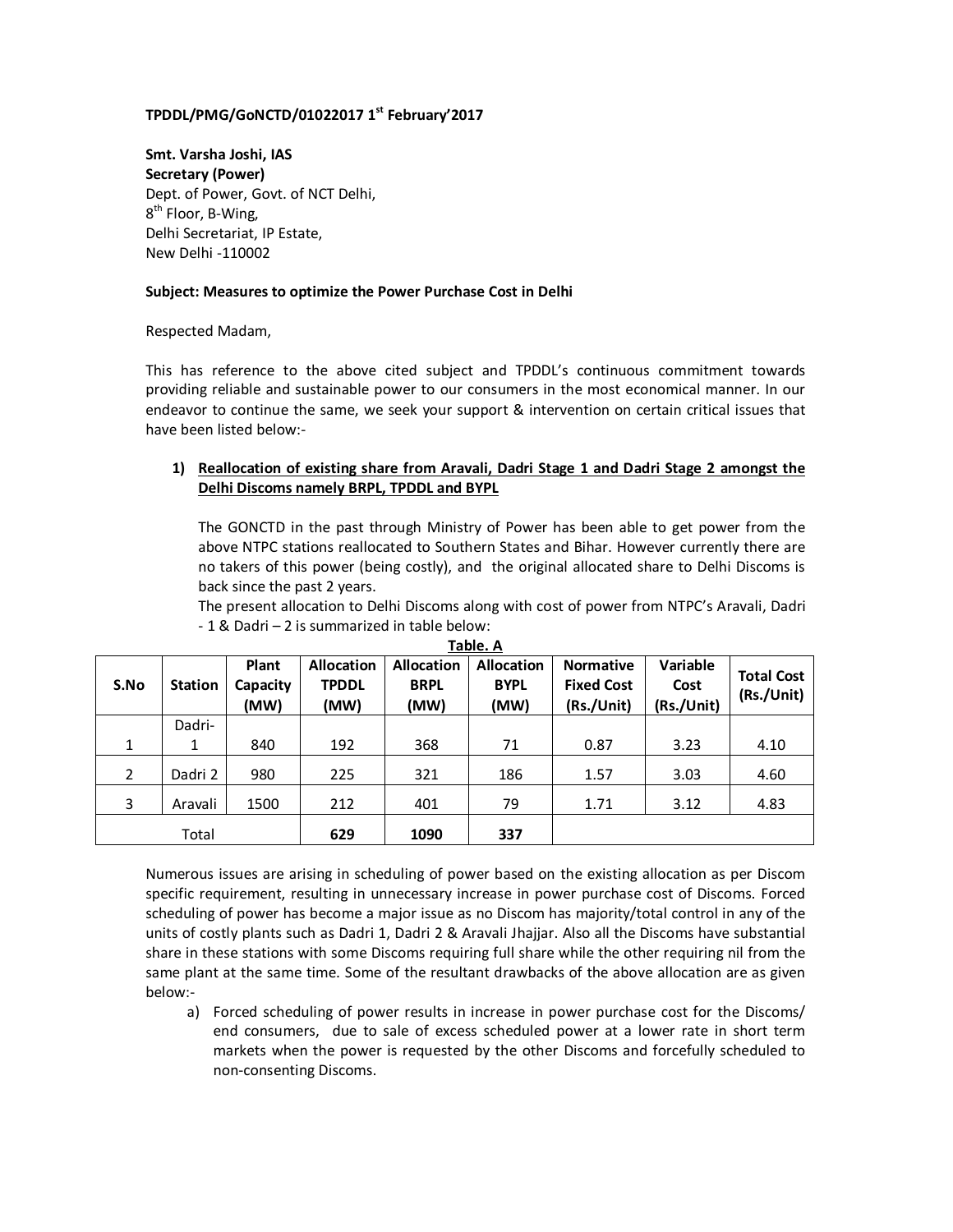- b) On account of "a" above, merit order violation leading to backing down of low cost generating stations like Sasan, Singrauli, Rihand and Maithon.
- c) Threat of load shedding in areas of Discoms due to non-timely coordinated requests for scheduling of power from closed down units of these stations. Coordination issues with SLDC/NRLDC as consent of all Discoms is required by Delhi SLDC for closing down/revival of a unit.
- d) Requests for shutting down/Lighting up of units of certain stations are given but the same is not accepted by the other beneficiaries/ RLDC/SLDC due to conflicting/ Discom specific requirements.

We propose that the above allocation be changed by GONCTD in the ratio proposed allocation amongst Delhi Discoms as mentioned below. The same would result in approximate savings of Rs 250 to Rs 300 crores per annum for Delhi as a whole without affecting the individual Discom costs from these stations nor affecting the reliability of Delhi.

| Table. B       |                           |                            |                     |                     |                            |                     |                     |
|----------------|---------------------------|----------------------------|---------------------|---------------------|----------------------------|---------------------|---------------------|
| S.<br>No.      | Name of<br><b>Station</b> | <b>Existing Allocation</b> |                     |                     | <b>Proposed Allocation</b> |                     |                     |
|                |                           | <b>TPDDL</b><br>(MW)       | <b>BRPL</b><br>(MW) | <b>BYPL</b><br>(MW) | <b>TPDDL</b><br>(MW)       | <b>BRPL</b><br>(MW) | <b>BYPL</b><br>(MW) |
| 1              | Dadri 1                   | 192                        | 368                 | 71                  | 219                        | 328                 | 82                  |
| $\overline{2}$ | Dadri 2                   | 225                        | 321                 | 186                 | 51                         | 558                 | 122                 |
| 3              | Aravali Jhajjar           | 212                        | 401                 | 79                  | 358                        | 202                 | 131                 |
| Total (MW)     |                           | 629                        | 1090                | 337                 | 629                        | 1090                | 337                 |

The basis of arriving at proposed savings of Rs 250 to Rs 300 crores along with other benefits on account of the above reallocation is summarized point wise below while the regulations under which the GONCTD can make this affective are given at Annexure A

- a) TPDDL will get more share in Aravali Jhajjar and hence would be in a position to exercise better control in scheduling/Backing down of Aravali Jhajjar and will not be dependent upon the decision of BRPL to close down the unit of Aravali. TPDDL & BYPL would be in a position to take joint decision regarding scheduling of power from Aravali Jhajjar. The total allocation of both TPDDL and BYPL from Aravali Jhajjar has been reworked to be around 500 MW which means a decision to light up/close down one unit of Aravali Jhajjar which is also of 500 MW can be taken by TPDDL and BYPL.
- b) Like Aravali Jhajhar, TPDDL is also a joint beneficiary of CLP Jhajhar along with Haryana. Having more share in Aravali Jhajhar shall also enable TPDDL in ensuring better coordination with Haryana in terms of scheduling of power both from CLP Jhajhar and Aravali Jhajhar as both Haryana and TPDDL would be in a position to decide for off taking power from either Aravali Jhajjar or CLP Jhajjar based on merit order cost of these stations.
- c) BRPL will get more share in Dadri-2 and hence would be in a position to exercise better control in Scheduling/Backing down of Dadri-2 without having to take consent from TPDDL and BYPL. TPDDL and BYPL will get reduced forced scheduling from Dadri 2 as the total revised allocation to TPDDL and BYPL works to around 170 MW against earlier 410 MW. Moreover, unit of Dadri 2 being of 490 MW will have a minimum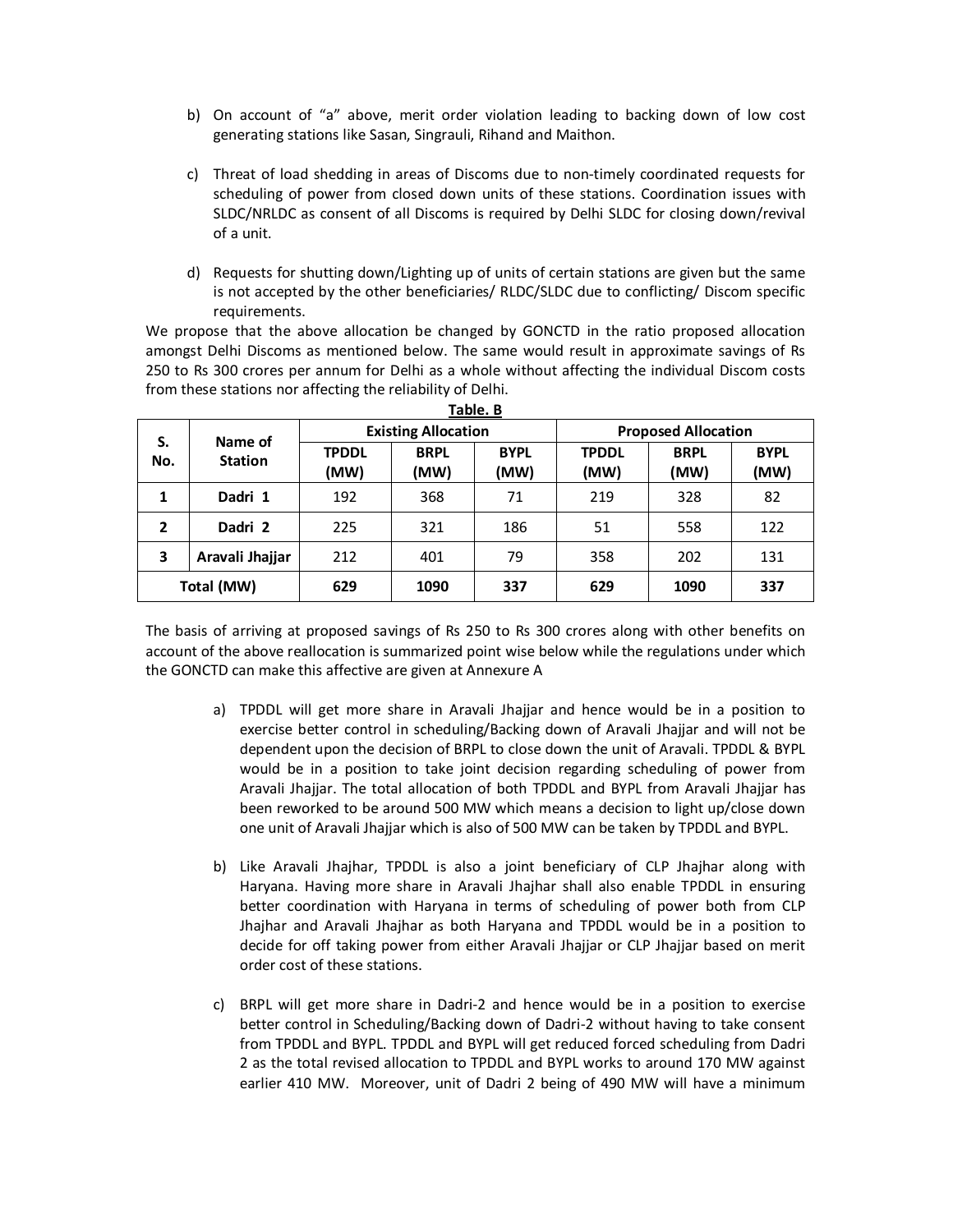technical limit of around 350 MW (at 70%). Hence this change in allocation would result in negligible forced scheduling.

- d) Issue of forced scheduling shall be resolved to a large extent and hence DISCOMS would be in a position to provide full schedule to cheaper stations. In recent past, Sasan has also highlighted the issue of less scheduling/Backing down of its units and such instances would get avoided specially in the coming winter season.
- e) Chances of frequent start/stop highlighted by NTPC vide its earlier letters shall get reduced for units of Dadri-1 & Dadri-2 leading to efficient and reliable plant operations.
- *f)* The above would result in BRPL exercising majority control over Dadri Stage 2 units and TPDDL/BYPL be able to exercise control on the units of Aravali Jhajjar. *Savings on account of reduction in sale of surplus power are expected to be huge as we anticipate atleast a reduction in sale of 500 to 600 MUs on an annual basis ( 50 MW to 60 MW RTC on a daily basis) for one Discom. Each MU sold is at a loss of approximately Rs 2/- per unit. This means savings could be around Rs 100 to Rs 120 crores for one Discom alone which translates to approx. Rs 300 crores for Delhi as a whole.*

In view of the above mentioned benefits, we request your good self to consider the above and the revised allocation as requested may be done initially for 1 year on a pilot basis. Further decision on the same may be taken after completion of one year and after analyzing the benefits of the same. Further in the event of receipt of request from outside states/ MoP towards reallocation of Power from Aravali, Dadri 1 or Dadri 2 the original station wise allocation as per Table A should be considered so that total benefit on account of reallocation is not passed to any individual Discom but gets equally shared between all Discoms and also it does not result into total shortage for one Discom.

#### **2) Surrender of Power from Tehri Pumped storage Plant ( delayed project)**

The Power Purchase Agreement in respect of Tehri Pumped Storage Plant was signed between DTL and THDC way back in 2006. Share of Delhi is 600 MW from Tehri PSP & TPDDL share is around 175 MW from Tehri PSP, which was reallocated to TPDDL vide DERC reassignment order dated  $31<sup>st</sup>$  March 2007. The expected tariff based on the current available information considering all the other tariff components such as cost of input energy, transmission charges & Losses, conversion charges & losses, works out to be around Rs. 8.00 per unit. The same is on account of the huge delay in the commissioning of the said project and now anticipated to achieve its Commercial Operations from 2019 only.

TPDDL sought advice from Hon'ble DERC towards signing of the Transmission agreement for evacuation of power from Tehri Pumped Storage (Tehri PSP). Hon'ble DERC vide its letter no. F.3(471)/Tariff-Engg./DERC/2016-17/5437/2102 dated 11-Jan-2017 has given us the go ahead for surrendering our share of 175 MW from Tehri PSP. We have accordingly written to your goodself vide our letter number TPDDL/PMG/GONCTD/THDC/17012017 dated 17<sup>th</sup> Jan'2017 for taking up the matter of surrender of TPDDL share of 175 MW from the said plant for all times to come with the Ministry of Power. Vide this communication it is requested to pursue the same with MoP.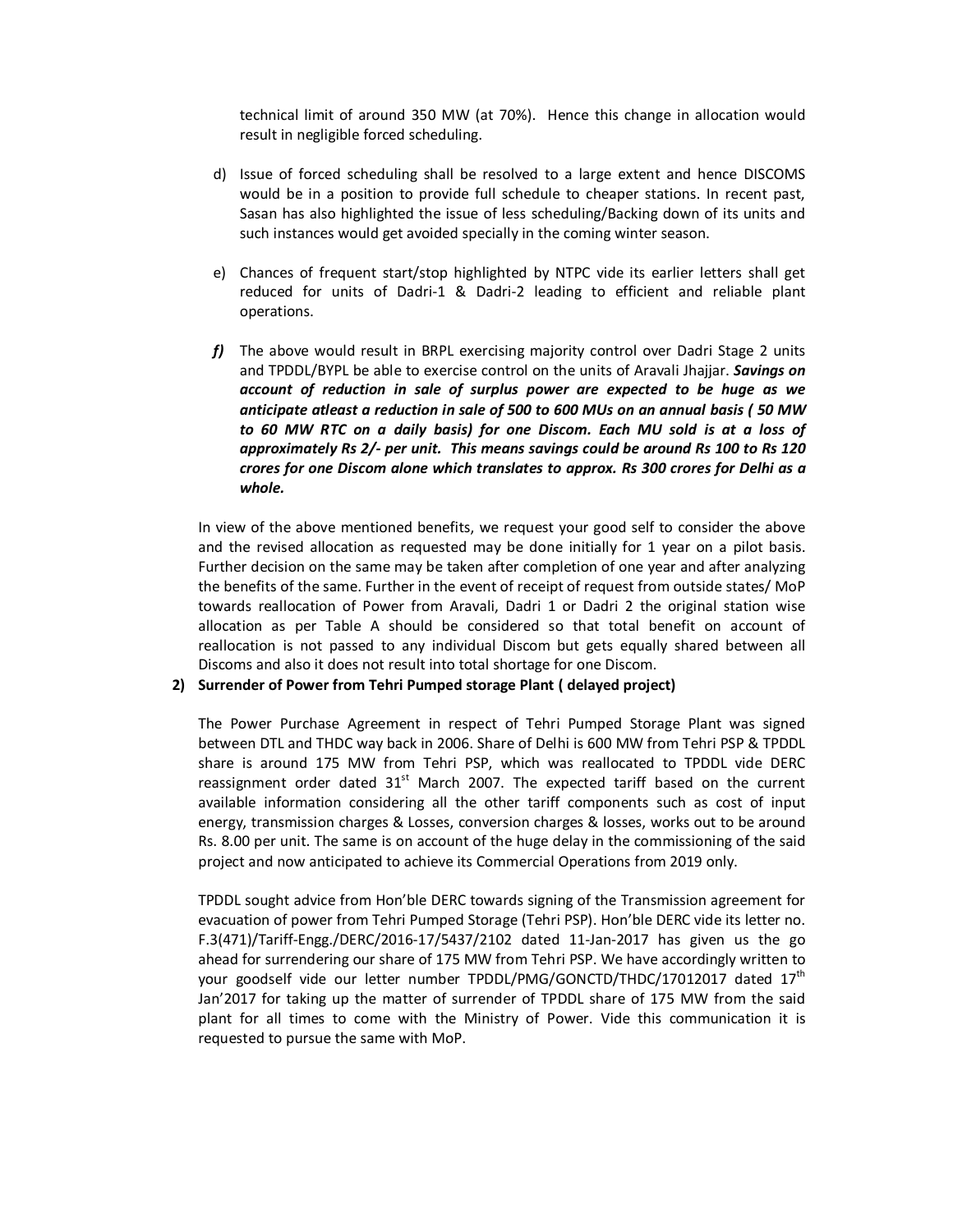#### **3) Reallocation of one block of Bawana Gas Station (685.6 MW)**

GONCTD may kindly explore the possibility for reallocating One block of Bawana i.e. 685 MW [2 No. of Gas turbines and 1 No. of Steam Turbine] to other needy states.

- a. Currently allocation to Delhi from Bawana is 1096 MW
- b. The Reallocation will reduce the Delhi share to 411 MW, however there would be no shortage in Delhi as presently also the plant is only generating power upto 20% of its capacity on account of shortage of cheaper gas.
- **c.** The reallocation as above shall reduce the annual Fixed cost burden of Delhi by Rs. 541.8 Crores.
- **d.** Alternatively if there are no takers for Bawana in India, option to relocate/ sale the same may be explored to Gas abundant nations.

#### **4) Badarpur Thermal Power Station (BTPS)**

| Unit  | CAPACITY (MW) | <b>COD</b> | AGE AS ON 01.04.2016 |
|-------|---------------|------------|----------------------|
| 1     | 95            | 26.07.1973 | 42 yrs. 08 months    |
| 2     | 95            | 05.08.1974 | 41 yrs. 07 months    |
| 3     | 95            | 29.03.1975 | 41 yrs.              |
|       | 210           | 02.12.1978 | 37 yrs. 03 months    |
| 5     | 210           | 25.12.1981 | 34 yrs. 03 months    |
| Total | 705           |            |                      |

BTPS Installed Capacity details:

| Station     | Plant<br>Capacity | Annual<br>Fixed cost<br>(Rs, Cr.) | Normative<br><b>Fixed Cost</b><br>(Rs./Unit) | Variable<br>Cost<br>(Rs./Unit) | <b>Total Cost</b><br>(Rs./Unit) |
|-------------|-------------------|-----------------------------------|----------------------------------------------|--------------------------------|---------------------------------|
| <b>BTPS</b> | 705               | 371                               | 0.79                                         | 3.62                           | 4.41                            |

- a) BTPS has out lived its useful life and also study by Centre for Science and Environment confirms that BTPS is one of the country's most polluting and inefficient power plants.
- b) The total cost of Power from BTPS is Rs. 4.41/- per Unit whereas power in the market is available at less than Rs. 3/- per Unit
- c) Closure of BTPS would translate to annual Savings to Delhi of Rs 491 Crores(comprising of Fixed cost of Rs 371 crores and Variable cost of Rs 120 crores. (2x210 MW for 6 months at 60% availability at Rs. 3.60 /- per Unit and considering alternate power, if required being arranged at Rs 2.50/- per unit)
- d) TPDDL has also filed a petition in CERC for change in Station Heat Rate of BTPS from 2750 kCal/kWh to 2450 kCal/kWh whereas NTPC has filed petition in CERC towards claiming fixed charges for the closed 3\*95 MW units as well on account of Change in Law. The petitons have been referred by CERC to Central Electricity Authority (CEA) for seeking the technical advise towards closing down or phasing out of the units of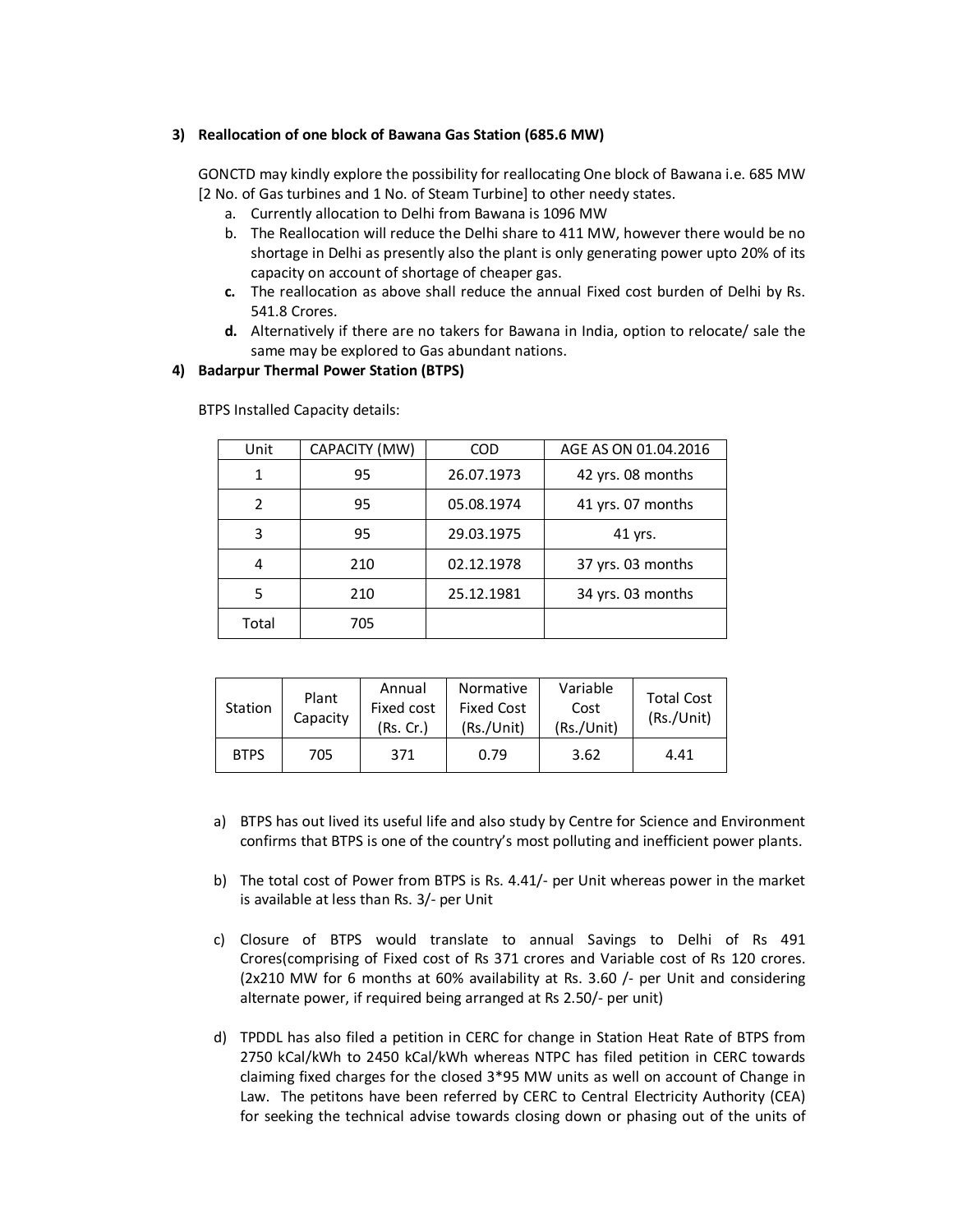BTPS, keeping in view the islanding scheme and grid requirement of NCT of Delhi in consultation with NRLDC and SLDC, Delhi.

We accordingly request your good self to help in expediting the same through CEA, NRLDC and Delhi SLDC.

| S.No.          | <b>Issue</b>                                                                                      | <b>Expected annual Savings</b><br>in Rs Crores                                                                | <b>Remarks</b>                                                                                                                   |  |
|----------------|---------------------------------------------------------------------------------------------------|---------------------------------------------------------------------------------------------------------------|----------------------------------------------------------------------------------------------------------------------------------|--|
| $\mathbf{1}$   | Internal allocation change<br>of Dadri 1, Dadri 2 and<br>Aravali amongst Delhi<br><b>Discoms</b>  | Rs 300 crores                                                                                                 | Savings on account of<br>reduction in sale of surplus<br>power (50 MW to 60 MW<br>on RTC basis) at a loss of Rs<br>2/- per unit. |  |
| $\overline{2}$ | Surrender of Tehri Pumped<br>Storage                                                              | Rs 2000 crores                                                                                                | Surrender of Tehri PSP. Delhi<br>share of 600 MW; running<br>for 12 hours on a daily basis<br>$@$ Rs 8/- per unit.               |  |
| 3              | Bawana one block<br>reallocation                                                                  | Rs 500 crores                                                                                                 | Fixed cost reduction                                                                                                             |  |
| 4              | BTPS ; Immediate closure of<br>3*95 MW units followed by<br>closure of 2*210 MW units<br>by 2018. | Rs 370 crores                                                                                                 | Fixed cost reduction                                                                                                             |  |
|                | <b>Total Savings in Rs Crores &amp;</b><br>Rs/Unit                                                | Approx Rs 3,000 crores which translates to savings of<br>Rs 1/- per unit, considering 30,000 MU's consumed in |                                                                                                                                  |  |
|                |                                                                                                   | Delhi in a year.                                                                                              |                                                                                                                                  |  |

Summary of the proposed savings on account of the above is mentioned in table below:

Looking forward to your support and cooperation on the issues mentioned above which have a direct impact on the power purchase costs and end consumer retail tariffs.

Thanking you, Yours sincerely, For **Tata Power Delhi Distribution Limited, Praveer Sinha CEO & MD**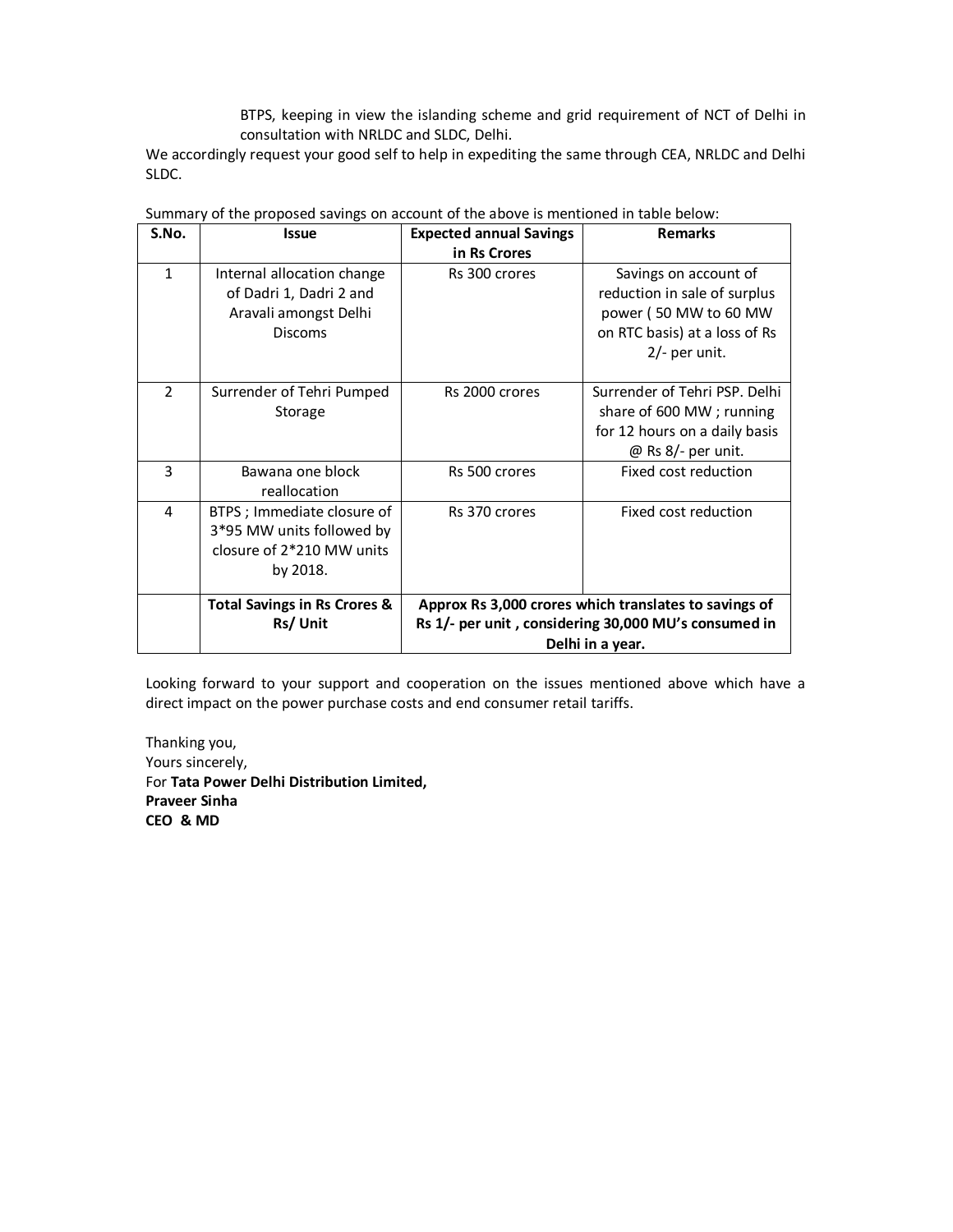#### **Regulations permitting allocation change by GONCTD**

## **Background**

- 1. Tata Power Delhi Distribution Limited ('**TPDDL'**) came into existence as a power distribution licensee after the reform package by the Government of National Capital Territory of Delhi (**GoNCTD**<sup> $\emptyset$ </sup>) was implemented in July 2002.
- 2. On 28 June, 2006, GoNCTD issued policy directions under S.108 of the Electricity Act, 2003 (**Electricity Act** $\phi$ ) to make power supply arrangements from 1 April, 2007. As per these directions, the responsibility for arranging supply of power in the GoNCTD was to rest with the Discoms in accordance to the provisions of the Electricity Act and National Electricity Policy with effect from 1 April, 2007. The policy directions provided for assignment of the Power Purchase Agreements ('**PPAs**') amongst successor Discoms of Delhi Vidyut Board ('**DVB'**) and New Delhi Municipal Council ( $\div NDMC\phi$ ) and Military Engineer Services ( $\div MES\phi$ ).
- 3. Vide its order dated 31 March, 2007, Delhi Electricity Regulatory Commission ('**DERC**') in terms of the directions of the State Government re-assigned all the existing PPAs with Delhi Transco Ltd ('**DTL'**) to distribution licensees including TPDDL (erstwhile North Delhi Power Ltd. ('**NDPL'**)). Thus, with effect from 1 April, 2007 each Discom was vested with the responsibility for arranging power for its respective distribution area.
- 4. While re-assigning the PPAs, DERC categorically stated that it is only the Government that is empowered to re-assign PPAs. Relevant part of the Order dated 31.03.2007 is extracted below:

*"The Commission, however, is of the opinion that keeping in view the specific provisions of DERA 2000, Electricity Act 2003 and also the provisions of the National Tariff Policy issued by the Government of India, this task is mandated to be done by the State Government and should have been carried out by the Government of NCT of Delhi. The provisions of Section 108 of the Electricity Act 2003 cannot override any specific provision of the Act [i.e. Section 131 (4) of the Electricity Act 2003] to the contrary. However, the Commission took note of the communication dated 30th March 2007 issued under Order and in the name of the Lt. Governor of NCT of Delhi, and also keeping in view the fact that the process of reassignment has to be completed*  before the 1st of April 2007 decided to go ahead with the reassignment in the *interest of all stakeholders in the power sector in Delhi. While doing so, the Commission is fully conscious of the fact that they are embarking on an area which, in the opinion of the Commission, is the sole responsibility of the Government."* (Emphasis Supplied)

5. Further, on 3 August, 2007, the GoNCTD once again by way of policy directives mandated the DERC to ensure that Discoms make their own arrangement for supply of power to meet Delhigs demand and to ensure they tie-up with generating companies to meet future power needs.

# *I. Power of the Government to re-assign PPAs*

- 6. TPDDL submits that the Government has the power / authority to resolve the aforementioned issues and come up with a viable solution.
- 7. As per provisions of the Electricity Act, in particular S. 131 (4) task of re-assignment of the PPAs / re-allocation of power has to be done by the GoNCTD. This is *pari materia* with the provisions of the Delhi Electricity Reform Act, 2000 ( $\div$ **DERA** $\phi$ ) wherein S.15(5) states that the process of re-assignment of PPAs has to be undertaken by the Government. Furthermore, para 8.4.2 of the Tariff Policy also envisages